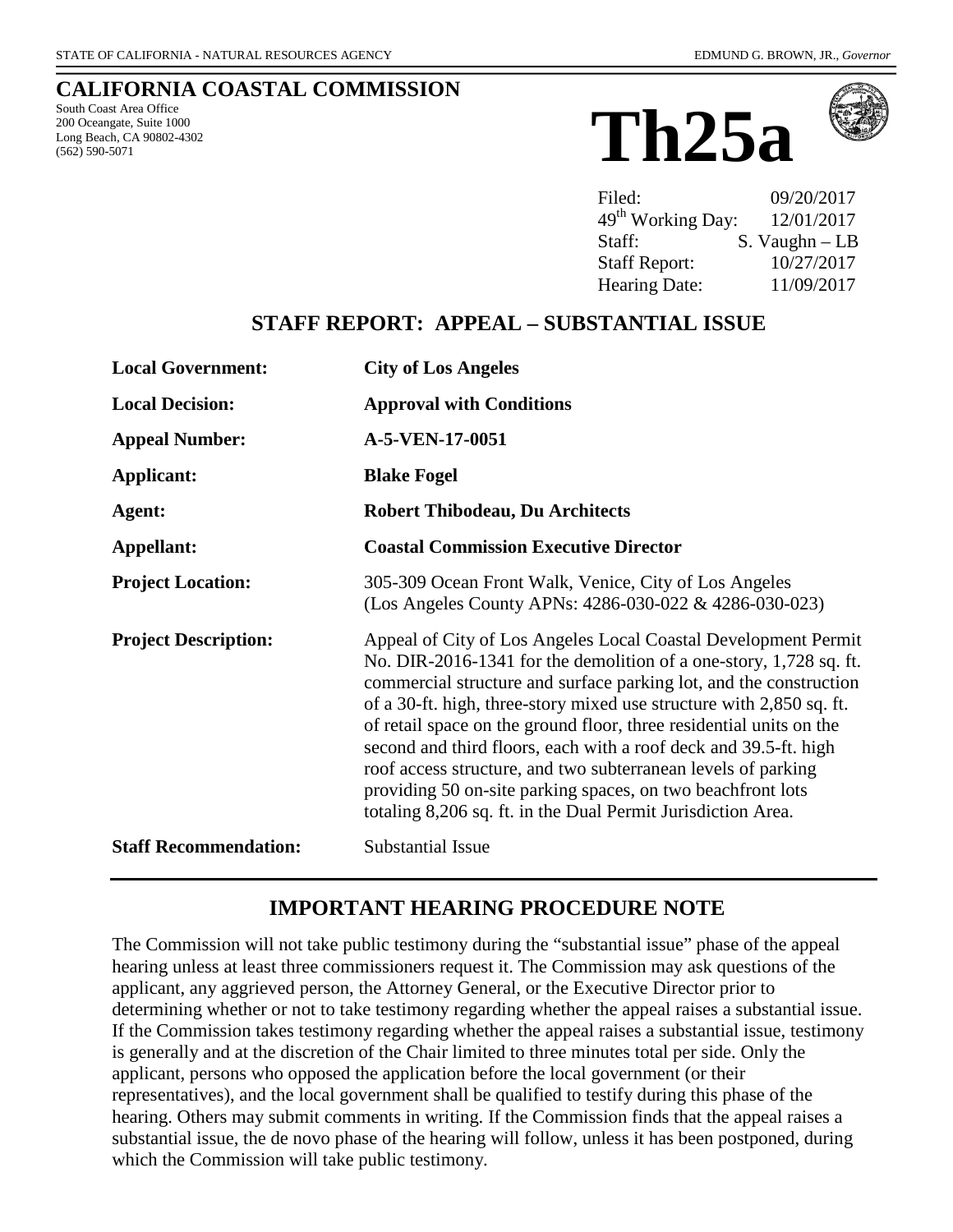# **SUMMARY OF STAFF RECOMMENDATION**

The staff recommends that the Commission determine that a **substantial issue exists** with respect to the grounds on which Appeal A-5-VEN-17-0051 has been filed because the local coastal development permit does not address coastal hazards that could impact the development over its lifetime, such as wave run-up, sea level rise, and coastal erosion. Therefore, the locally approved development does not minimize risks to life and property caused by flooding and shoreline erosion associated with sea level rise, as required by Chapter 3 of the Coastal Act, nor does it address related adverse impacts to public access and recreation.

The proposed project is located on two beachfront lots and includes two levels of subterranean parking that would be constructed below the existing water table and reach a depth of approximately 22 feet below grade **[\(Exhibit 3\)](https://documents.coastal.ca.gov/reports/2017/11/Th25a/Th25a-11-2017-exhibits.pdf)**. As sea levels rise, so does the potential for storm surges, ground water intrusion, and a rise in the water table at and near the site. As such, the proposed development could be subject to both flooding and wave attack. Constructing subterranean development in such a vulnerable area does not minimize risks to life and property. Additionally, if the beach erodes up to the development, the subterranean structure could act as a seawall as the mean high tide line migrates inland. This would alter the ability for the beach to erode naturally, would alter natural landforms, and could impede public access along the migrating public trust tidelands. Pursuant to Sections 30235 and 30253 of the Coastal Act, shoreline protective devices are allowed when necessary to protect existing development and designed to minimize adverse impacts to coastal resources; however, they are not allowed if they are designed to protect *new* development and are inconsistent with Coastal Act resource protection policies. Here, the structure could effectively function as a shoreline protective device that would have negative impacts to the beach and public access. Because the project is not designed to protect preexisting development, the City's approval of it raises a substantial issue regarding consistency with Sections 30235 and 30253 of the Coastal Act.

The City's local coastal development permit does not reference any study or analysis of the potential hazards that could impact the development over its lifetime, such as wave run-up, sea level rise, and coastal erosion. Therefore, the City's findings that the project is consistent with Sections 30211 and 30253 of the Coastal Act are inadequate because they do not discuss potential impacts from sea level rise, shoreline erosion, and the potential need for a shoreline protection device.

Given the project's location and anticipated sea level rise, it is possible that the site will be subject to effects from sea level rise, including, but not limited to, flooding, wave action, and erosion. During the appeal and dual permit process, Commission staff can review and analyze the appropriate wave run-up and sea level rise studies so that the proposed project can be fully evaluated for consistency with the Chapter 3 policies of the Coastal Act, including Section 30253.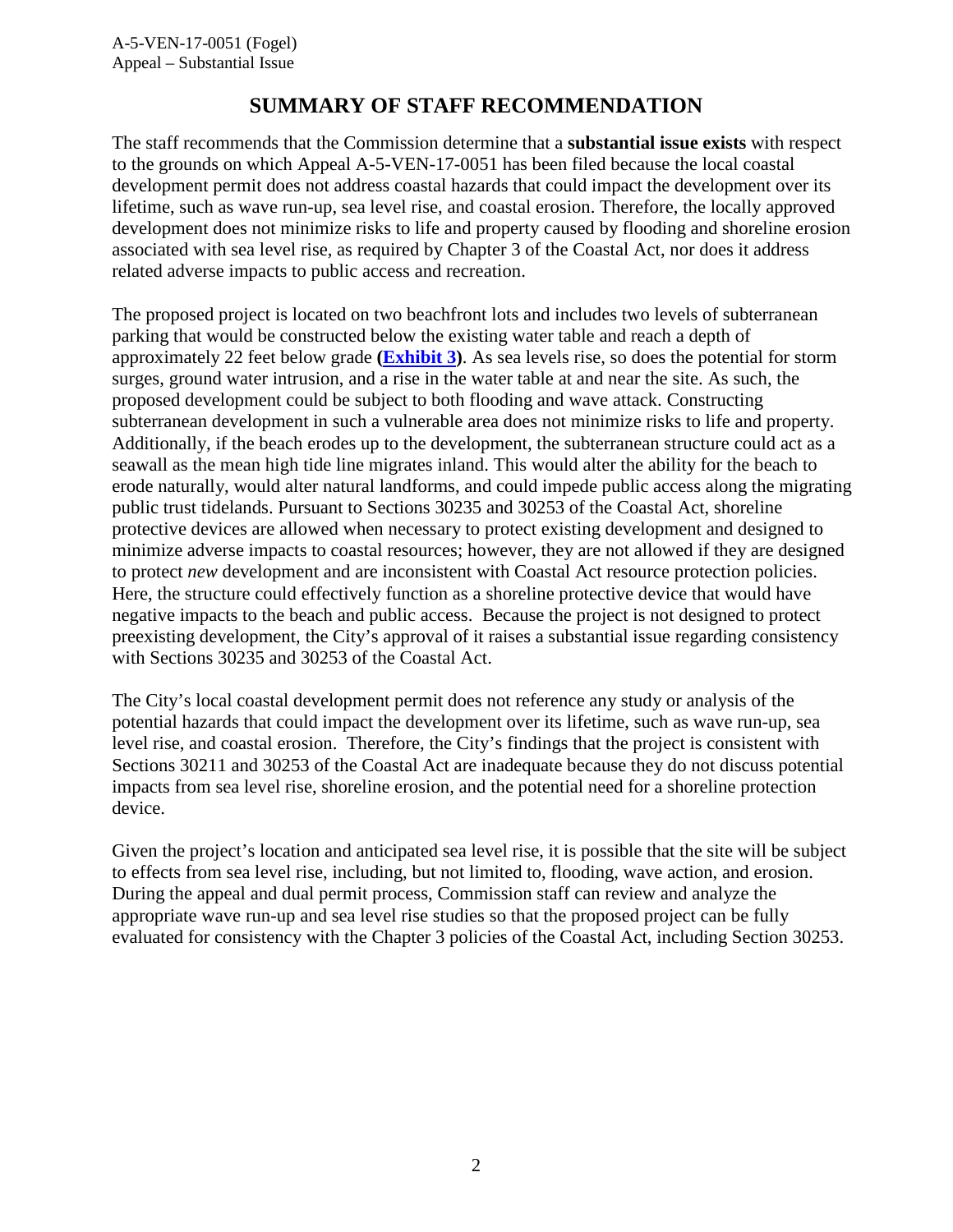# **TABLE OF CONTENTS**

| B. FACTORS TO BE CONSIDERED IN SUBSTANTIAL ISSUE ANALYSIS7 |  |
|------------------------------------------------------------|--|
|                                                            |  |

## **APPENDICES**

Appendix A - Substantive File Documents

## **[EXHIBITS](https://documents.coastal.ca.gov/reports/2017/11/Th25a/Th25a-11-2017-exhibits.pdf)**

[Exhibit 1 – Project Location](https://documents.coastal.ca.gov/reports/2017/11/Th25a/Th25a-11-2017-exhibits.pdf)

[Exhibit 2 – Local CDP DIR-2016-1341](https://documents.coastal.ca.gov/reports/2017/11/Th25a/Th25a-11-2017-exhibits.pdf) 

[Exhibit 3 – Project Plans](https://documents.coastal.ca.gov/reports/2017/11/Th25a/Th25a-11-2017-exhibits.pdf)

[Exhibit 4 – Appeal](https://documents.coastal.ca.gov/reports/2017/11/Th25a/Th25a-11-2017-exhibits.pdf) 

Exhibit 5 – Letter from the Applicant Including *[Coastal Hazard and Wave Runup Study for 305-](https://documents.coastal.ca.gov/reports/2017/11/Th25a/Th25a-11-2017-exhibits.pdf)   [309 Ocean Front Walk, Venice, City of Los Angeles, California](https://documents.coastal.ca.gov/reports/2017/11/Th25a/Th25a-11-2017-exhibits.pdf)*, GeoSoils Inc,  [October 9, 2017](https://documents.coastal.ca.gov/reports/2017/11/Th25a/Th25a-11-2017-exhibits.pdf) 

Exhibit 6 – CoSMoS [Sea Level Rise Images](https://documents.coastal.ca.gov/reports/2017/11/Th25a/Th25a-11-2017-exhibits.pdf)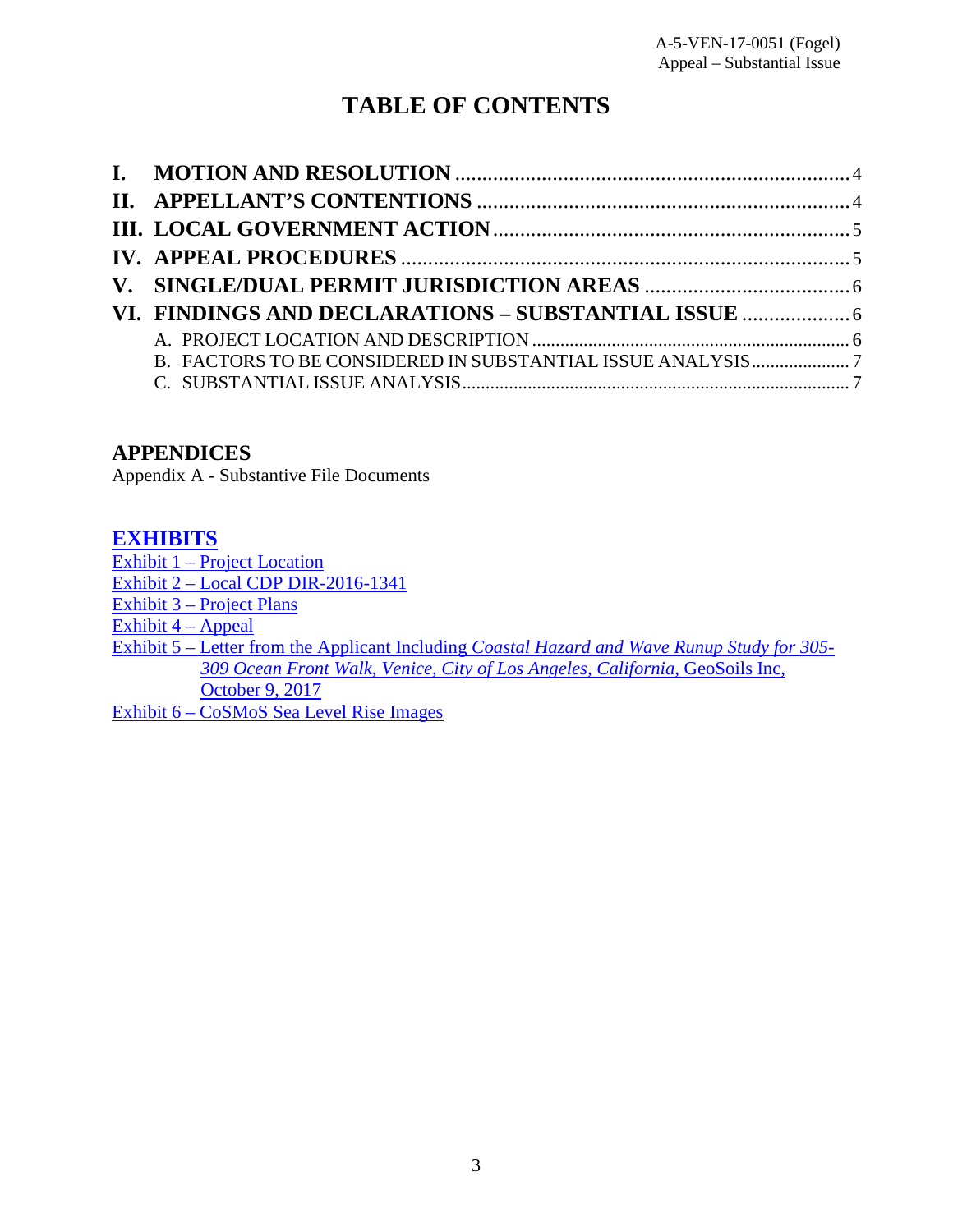# <span id="page-3-0"></span>**I. MOTION AND RESOLUTION**

#### **Motion:**

*I move that the Commission determine that Appeal No. A-5-VEN-17-0051 raises NO Substantial Issue with respect to the grounds on which the appeal has been filed under § 30602 of the Coastal Act.*

Staff recommends a **NO** vote. Failure of this motion will result in a de novo hearing on the application, and adoption of the following resolution and findings. Passage of this motion will result in a finding of No Substantial Issue and the local action will become final and effective. The motion passes only by an affirmative vote of the majority of the appointed Commissioners present.

#### **Resolution:**

*The Commission hereby finds that Appeal No. A-5-VEN-17-0051 presents A SUBSTANTIAL ISSUE with respect to the grounds on which the appeal has been filed under § 30602 of the Coastal Act regarding consistency with the Chapter 3 policies of the Coastal Act.*

# <span id="page-3-1"></span>**II. APPELLANT'S CONTENTIONS**

The City-approved local CDP authorizes the demolition of a one-story, 1,728 sq. ft. commercial structure and surface parking lot and the construction of a 30-ft. high, three-story mixed use structure with 2,850 sq. ft. of retail space on the ground floor, three residential units on the second and third floors, each with a roof deck and 39.5-ft. high roof access structure, and two subterranean levels of parking providing 50 on-site parking spaces on two adjacent beachfront lots totaling 8,206 sq. ft. in area.

The appeal was filed by the Executive Director of the Coastal Commission **[\(Exhibit 4\)](https://documents.coastal.ca.gov/reports/2017/11/Th25a/Th25a-11-2017-exhibits.pdf)** and contends the following:

*The City-approved mixed-use development is located on two beachfront parcels. The City's local CDP does not reference any study or analysis of the potential hazards that could impact the development over its lifetime, such as wave run-up, sea level rise, and coastal erosion. The primary issue raised by the project is that although the beach is currently wide enough that the structure would most likely be safe from wave action in the immediate future, given sea level rise, the development could be directly subject to wave action and shoreline erosion during the structure's expected life. The project appears to be designed to likely ensure the structure's stability (from an engineering perspective) once the area of the beach where the seaward portion of the structure is located becomes inundated due to sea level rise; however, this would be achieved by utilizing a substantial subterranean foundation that would both extend not only below expected scour level of the beach, but below the current water table. The project's two levels of subterranean parking could also be subject to flooding. This foundation itself would act effectively as a seawall in that it would fix the back of the beach (no landward migration of the sandy be would be possible because the structure would "fix" the back of the beach and thus the seaward portion of the structure would eventually be expected to be located in the water with little or no sandy beach seaward of the structure) which, in the long run, could adversely impact public access along the beach inconsistent with the public access and recreation policies of the City's certified Land Use Plan (LUP) and Chapter 3 of the Coastal Act.*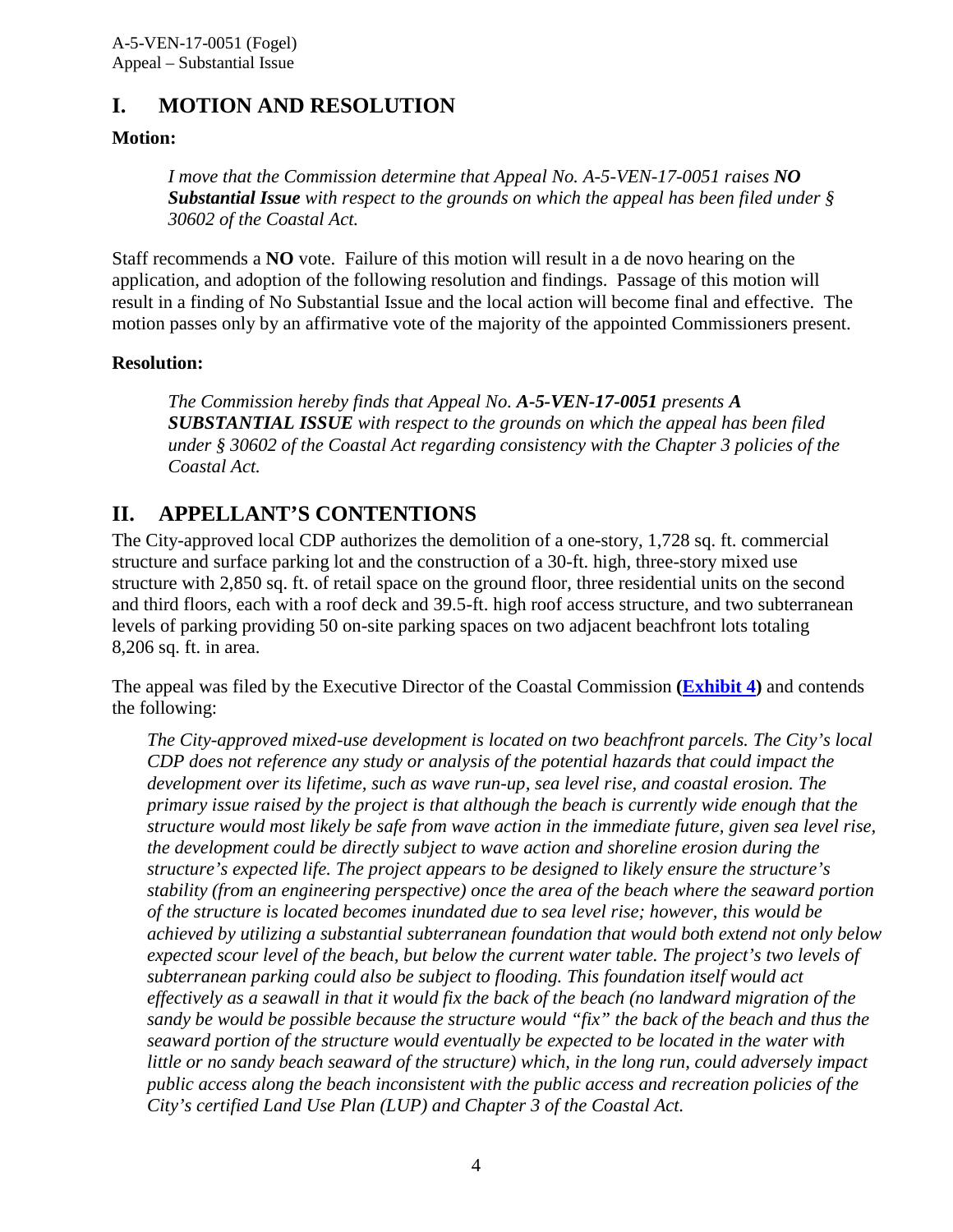# <span id="page-4-0"></span>**III. LOCAL GOVERNMENT ACTION**

On January 23, 2017, the Director of City Planning held a public hearing for Local CDP DIR-2016-1341 **[\(Exhibit 2\)](https://documents.coastal.ca.gov/reports/2017/11/Th25a/Th25a-11-2017-exhibits.pdf)** for the project. The City's record indicates that three persons spoke in opposition to the project at the public hearing: Susan Chevalier, Lisa Smith and Adrienne O'Donnell. On August 2, 2017, the Director of City Planning issued a determination letter approving the local CDP for the proposed project, as well as a Specific Plan Project Permit (SPP). The City's decision on the local CDP was not appealed to the City of Los Angeles Planning Commission. The City's Notice of Final Local Action for the local CDP was received in the Coastal Commission's Long Beach Office on August 22, 2017, and the Coastal Commission's required twenty working-day appeal period was established. On September 20, 2017, one appeal was received from the Commission's Executive Director **[\(Exhibit 4\)](https://documents.coastal.ca.gov/reports/2017/11/Th25a/Th25a-11-2017-exhibits.pdf)**. No other appeals were received prior to the end of the appeal period on September 20, 2017.

# <span id="page-4-1"></span>**IV. APPEAL PROCEDURES**

Section 30600(b) of the Coastal Act provides that prior to certification of its LCP, a local jurisdiction may, with respect to development within its area of jurisdiction in the coastal zone and consistent with the provisions of sections 30604, 30620 and 30620.5, establish procedures for the filing, processing, review, modification, approval or denial of a coastal development permit. Pursuant to this provision, the City of Los Angeles developed a permit program in 1978 to exercise its option to issue local coastal development permits. Sections 13301-13325 of Title 14 of the California Code of Regulations provide procedures for issuance and appeals of locally issued coastal development permits. Section 30602 of the Coastal Act allows *any* action by a local government on a coastal development permit application evaluated under Section 30600(b) to be appealed to the Commission. The standard of review for such an appeal is the Chapter 3 policies of the Coastal Act. [Cal. Pub. Res. Code §§ 30200 and 30604.]

After a final local action on a local CDP application, the Coastal Commission must be noticed within five days of the decision. After receipt of such a notice, which contains all the required information, a twenty working-day appeal period begins during which any person, including the applicant, the Executive Director, or any two members of the Commission, may appeal the local decision to the Coastal Commission. [Cal. Pub. Res. Code § 30602.] As provided under section 13318 of Title 14 of the California Code of Regulations, the appellant must conform to the procedures for filing an appeal as required under section 13111 of Title 14 of the California Code of Regulations, including the specific grounds for appeal and a summary of the significant question raised by the appeal.

The action currently before the Commission is to find whether there is a "substantial issue" or "no substantial issue" raised by the appeal of the local approval of the proposed project. Sections 30621 and 30625(b)(1) of the Coastal Act require a de novo hearing of the appealed project unless the Commission determines that no substantial issue exists with respect to the grounds for appeal.

Commission staff recommends a finding of **substantial issue**. If the Commission decides that the appellant's contentions raise no substantial issue as to conformity with Chapter 3 of the Coastal Act, the action of the local government becomes final. Alternatively, if the Commission finds that a substantial issue exists with respect to the conformity of the action of the local government with the Chapter 3 policies of the Coastal Act, the local CDP is voided and the Commission typically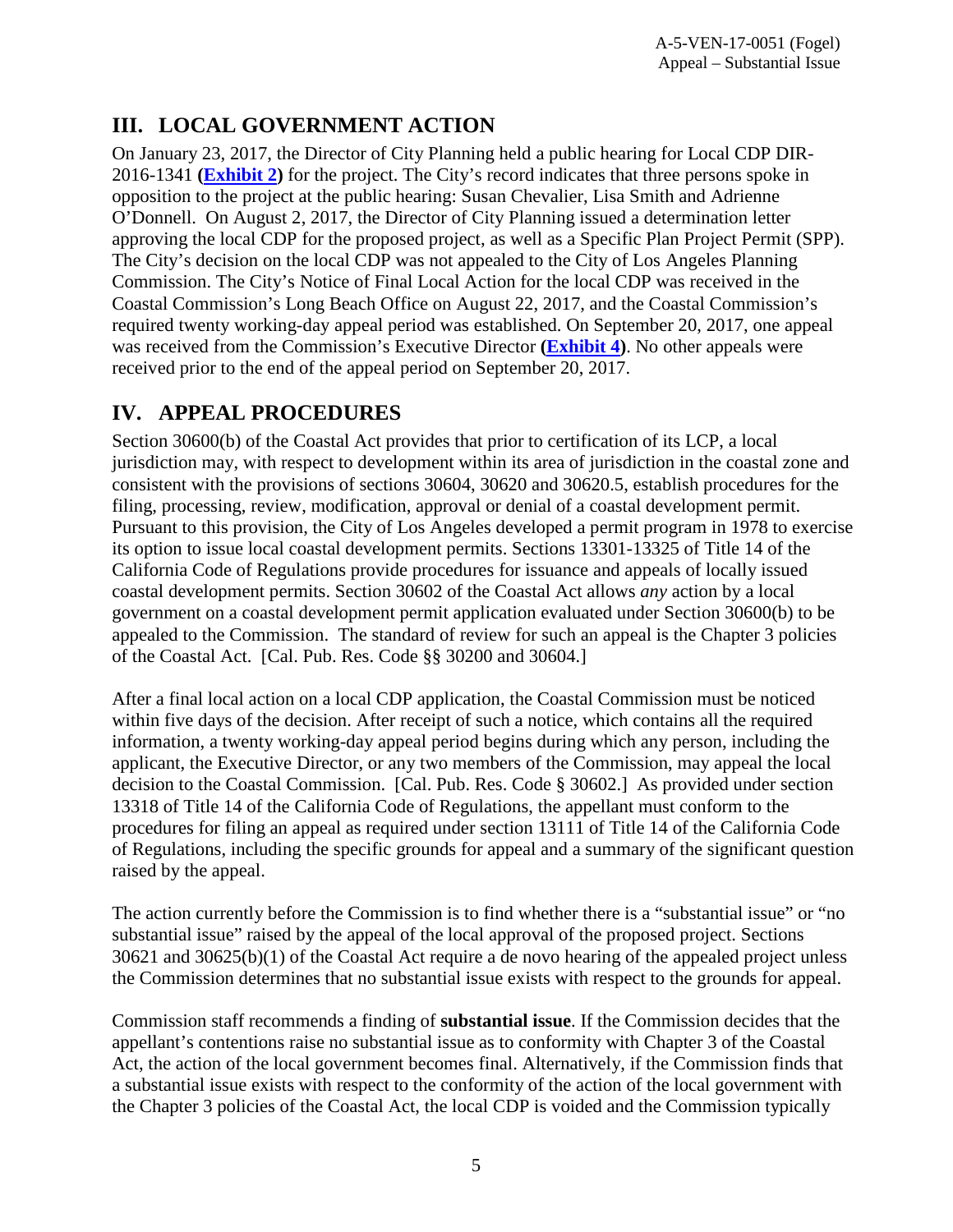A-5-VEN-17-0051 (Fogel) Appeal – Substantial Issue

continues the public hearing to a later date in order to review the coastal development permit as a de novo matter. [Cal. Pub. Res. Code §§ 30621 and 30625.] Section 13321 of the Coastal Commission regulations specifies that de novo actions will be heard according to the procedures outlined in Sections 13114 and 13057-13096 of the Commission's regulations.

If there is no motion from the Commission to find no substantial issue, it will be presumed that the appeal raises a substantial issue and the Commission will schedule the de novo phase of the public hearing on the merits of the application at a future Commission meeting. A de novo public hearing on the merits of the application uses the Chapter 3 policies of the Coastal Act. The certified Venice LUP is used as guidance. Sections 13110-13120 of Title 14 of the California Code of Regulations further explain the appeal hearing process.

If the Commission decides to hear arguments and vote on the substantial issue question, those who are qualified to testify at the hearing, as provided by Section 13117 of Title 14 of the California Code of Regulation, will have three minutes per side to address whether the appeal raises a substantial issue. The only persons qualified to testify before the Commission at the substantial issue portion of the appeal process are the applicant, persons who opposed the application before the local government (or their representatives), and the local government. Testimony from other persons must be submitted in writing. The Commission will then vote on the substantial issue matter. It takes a majority of Commissioners present to find that the grounds for the appeal raise no substantial issue.

# <span id="page-5-0"></span>**V. SINGLE/DUAL PERMIT JURISDICTION AREAS**

Within the areas specified in section 30601, which is known in the City of Los Angeles permit program as the *Dual Permit Jurisdiction* area, the Coastal Act requires that any development which receives a local CDP permit also obtain a second (or "dual") CDP from the Coastal Commission. The Commission's standard of review for the proposed development in the *Dual Permit Jurisdiction* area is the Chapter 3 policies of the Coastal Act. For projects located inland of the areas identified in Section 30601 (i.e., projects in the *Single Permit Jurisdiction*), the City of Los Angeles local CDP is the only CDP required. The proposed project site is located within the *Dual Permit Jurisdiction Area*. Therefore, the applicant is required to obtain a second or "dual" coastal development permit from the Commission for the proposed development. On October 19, 2017, the applicant submitted a dual Coastal Development Permit Application to the Commission's South Coast District office for the proposed development.

# <span id="page-5-1"></span>**VI. FINDINGS AND DECLARATIONS – SUBSTANTIAL ISSUE**

## <span id="page-5-2"></span>**A. PROJECT DESCRIPTION**

The project site is located on two abutting beachfront lots (Lot Nos. 217 & 219, Block 3, Golden Bay Tract) in the North Venice subarea at 305 – 309 Ocean Front Walk within the City of Los Angeles Dual Permit Jurisdiction Area. The site is directly inland of Ocean Front Walk, a County operated parking lot, and the public beach **[\(Exhibit 1\)](https://documents.coastal.ca.gov/reports/2017/11/Th25a/Th25a-11-2017-exhibits.pdf)**. The two lots total approximately 8,206 sq. ft. in area and are designated Community Commercial by the certified Venice LUP and C1-1 (Limited Commercial) by the City Zoning Code. The existing elevation of the site is approximately 13 feet MSL. This area of Ocean Front Walk is comprised of commercial and residential structures ranging from small one-story buildings to large six-story buildings. Landward of the site, across Speedway, is a residential neighborhood comprised of an amalgam of new and old one-to-three story buildings. The project site is currently developed with a one-story, approximately 1,728 sq.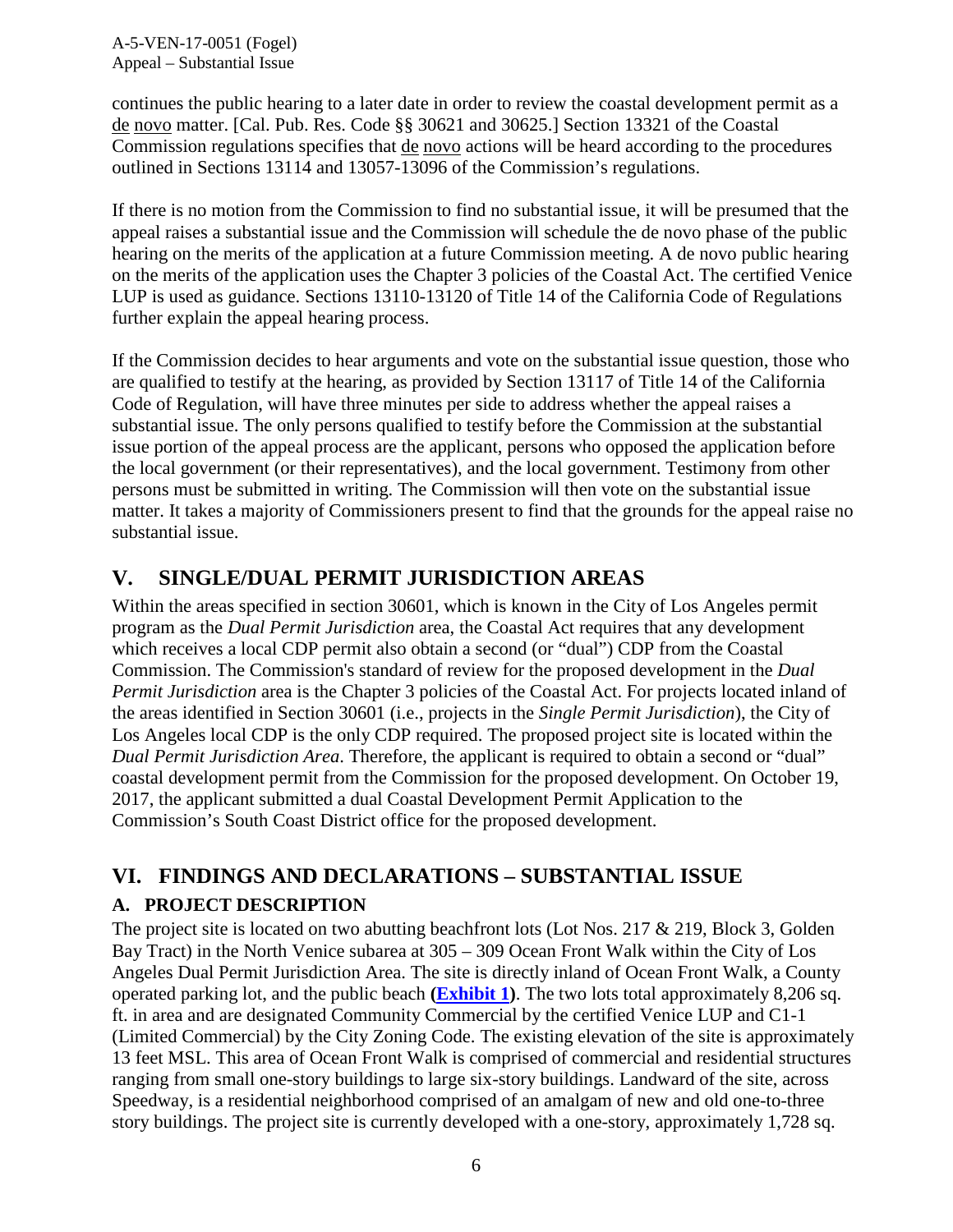ft. commercial structure that was built circa 1922, as well as a surface parking lot. The parking lot has room for approximately 25 cars if a valet service is used and is available to the public for a fee.

The City-approved project includes the demolition of the one-story structure and surface parking lot and the construction of a 30-ft. high, three-story mixed use structure with 2,850 sq. ft. of retail space on the ground floor, three residential units on the second and third floors, each with roof decks and 39.5-ft. high roof access structures, and two subterranean levels of parking reaching a depth of approximately 22 feet below grade providing 50 on-site parking spaces **[\(Exhibit 2\)](https://documents.coastal.ca.gov/reports/2017/11/Th25a/Th25a-11-2017-exhibits.pdf)**. Vehicular access to the proposed underground parking garage is provided by two vehicle lifts instead of ramps.

## <span id="page-6-0"></span>**B. FACTORS TO BE CONSIDERED IN SUBSTANTIAL ISSUE ANALYSIS**

Section 30625(b)(1) of the Coastal Act states that the Commission shall hear an appeal of a local government action carried out pursuant to Section 30600(b) unless it finds that no substantial issue exists as to conformity with Chapter 3 of the Coastal Act.

The term "substantial issue" is not defined in the Coastal Act or its implementing regulations. Section 13115(b) of the Commission's regulations simply indicates that the Commission will hear an appeal unless it "finds that the appeal raises no significant question." In previous decisions on appeals, the Commission has been guided by the following factors:

- 1. The degree of factual and legal support for the local government's decision that the development is consistent or inconsistent with the relevant provisions of the Coastal Act;
- 2. The extent and scope of the development as approved or denied by the local government;
- 3. The significance of the coastal resources affected by the decision;
- 4. The precedential value of the local government's decision for future interpretations of its LCP; and,
- 5. Whether the appeal raises local issues, or those of regional or statewide significance.

Even when the Commission chooses not to hear an appeal, appellants nevertheless may obtain judicial review of the local government's coastal permit decision by filing petition for a writ of mandate pursuant to Code of Civil Procedure, Section 1094.5.

Staff is recommending that the Commission find that **a substantial issue exists** with respect to whether the local government action conforms to the provisions of Chapter 3 of the Coastal Act for the reasons set forth below.

## <span id="page-6-1"></span>**C. SUBSTANTIAL ISSUE ANALYSIS**

As stated in Section IV of this report, the grounds for an appeal of a CDP issued by the local government prior to certification of its LCP are the Chapter 3 policies of the Coastal Act. Any local government CDP issued prior to certification of its LCP may be appealed to the Commission. The Commission shall hear an appeal unless it determines that no substantial issue exists as to conformity with Chapter 3 policies of the Coastal Act.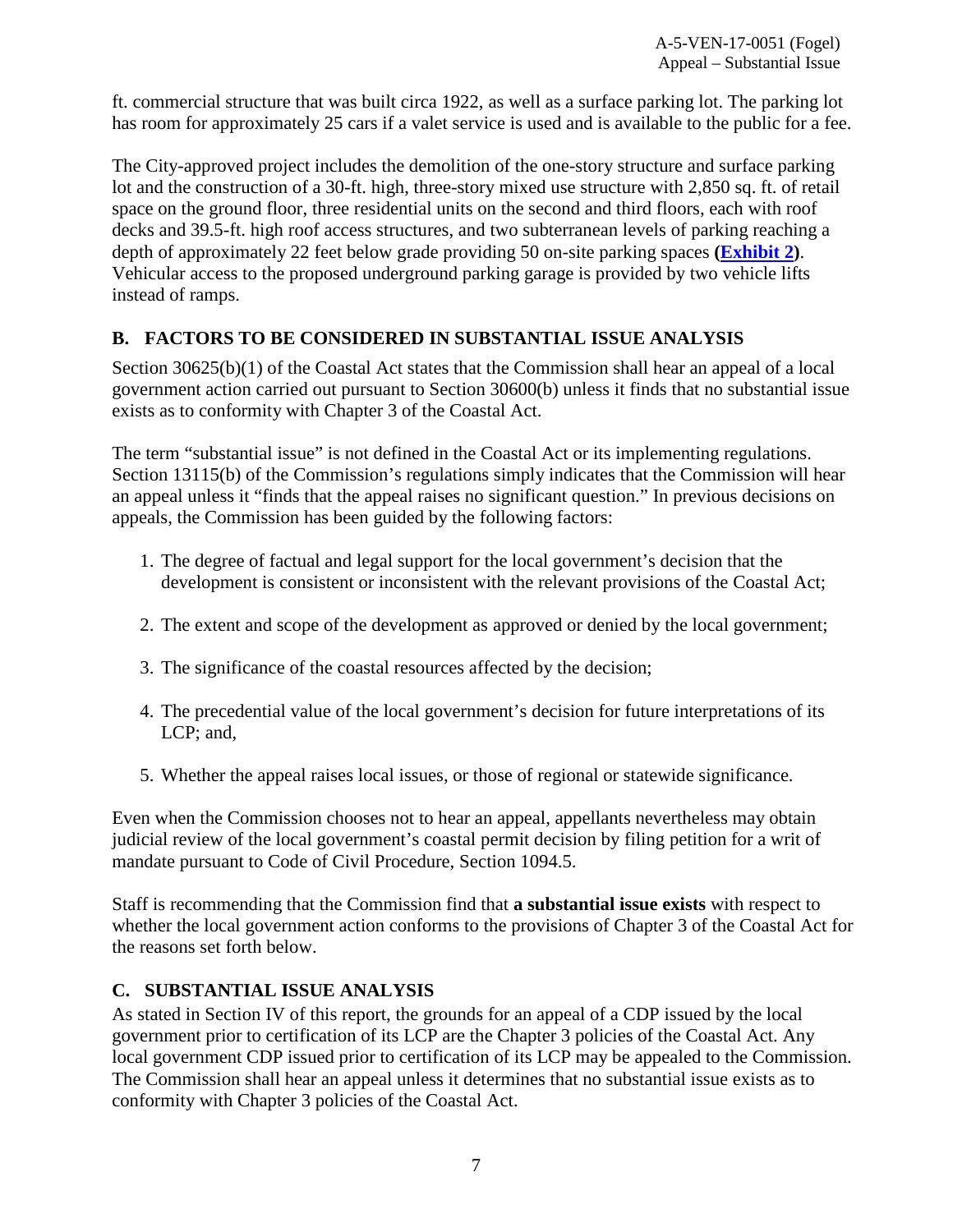A-5-VEN-17-0051 (Fogel) Appeal – Substantial Issue

The grounds for this appeal focus primarily on the proposed project's consistency with sections 30210, 30211and 30253 of the Coastal Act because the City failed to require or conduct a sea level rise analysis despite the fact that the project is located on beach front lots that will likely be subject to the effects of sea level rise. Additionally, the subterranean parking structure can act as a sea wall if wave scour and beach erosion reach the structure, which could alter natural landforms and impede and degrade public access seaward of the site.

Section 30210 of the Coastal Act states:

 *In carrying out the requirement of Section 4 of Article X of the California Constitution, maximum access, which shall be conspicuously posted, and recreational opportunities shall be provided for all the people consistent with public safety needs and the need to protect public rights, rights of private property owners, and natural resource areas from overuse.* 

Section 30211 of the Coastal Act states:

*Development shall not interfere with the public's right of access to the sea where acquired through use or legislative authorization, including, but not limited to, the use of dry sand and rocky coastal beaches to the first line of terrestrial vegetation.* 

Section 30235 of the Coastal Act states:

*Revetments, breakwaters, groins, harbor channels, seawalls, cliff retaining walls, and other such construction that alters natural shoreline processes shall be permitted when required to serve coastal-dependent uses or to protect existing structures or public beaches in danger from erosion, and when designed to eliminate or mitigate adverse impacts on local shoreline sand supply. Existing marine structures causing water stagnation contributing to pollution problems and fishkills should be phased out or upgraded where feasible.* 

Section 30253(a) & (b) of the Coastal Act states:

*New development shall do all of the following:* 

*(a) Minimize risk to life and property in areas of high geologic, flood, and fire hazard.* 

*(b) Assure stability and structural integrity, and neither create nor contribute significantly to erosion, geologic instability, or destruction of the site of surrounding area or in any way require the construction of protective devices that would substantially alter natural landforms along bluffs and cliffs.*

Sections 30210 and 30211 of the Coastal Act require the safeguarding of public access to the sandy beach and shoreline when new development is proposed. Section 30235 of the Coastal Act provides that shoreline protective devices that alter natural shoreline processes shall be permitted if: (1) the device is required to serve coastal-dependent uses or to protect existing structures or public beaches provided that these areas/structures are in danger from erosion and (2) the device is designed to eliminate or mitigate adverse impacts on local shoreline sand supply. In addition, Coastal Act Section 30253 mandates that new development shall minimize risks to life and property in areas of high geologic, flood, and fire hazard and shall not require the construction of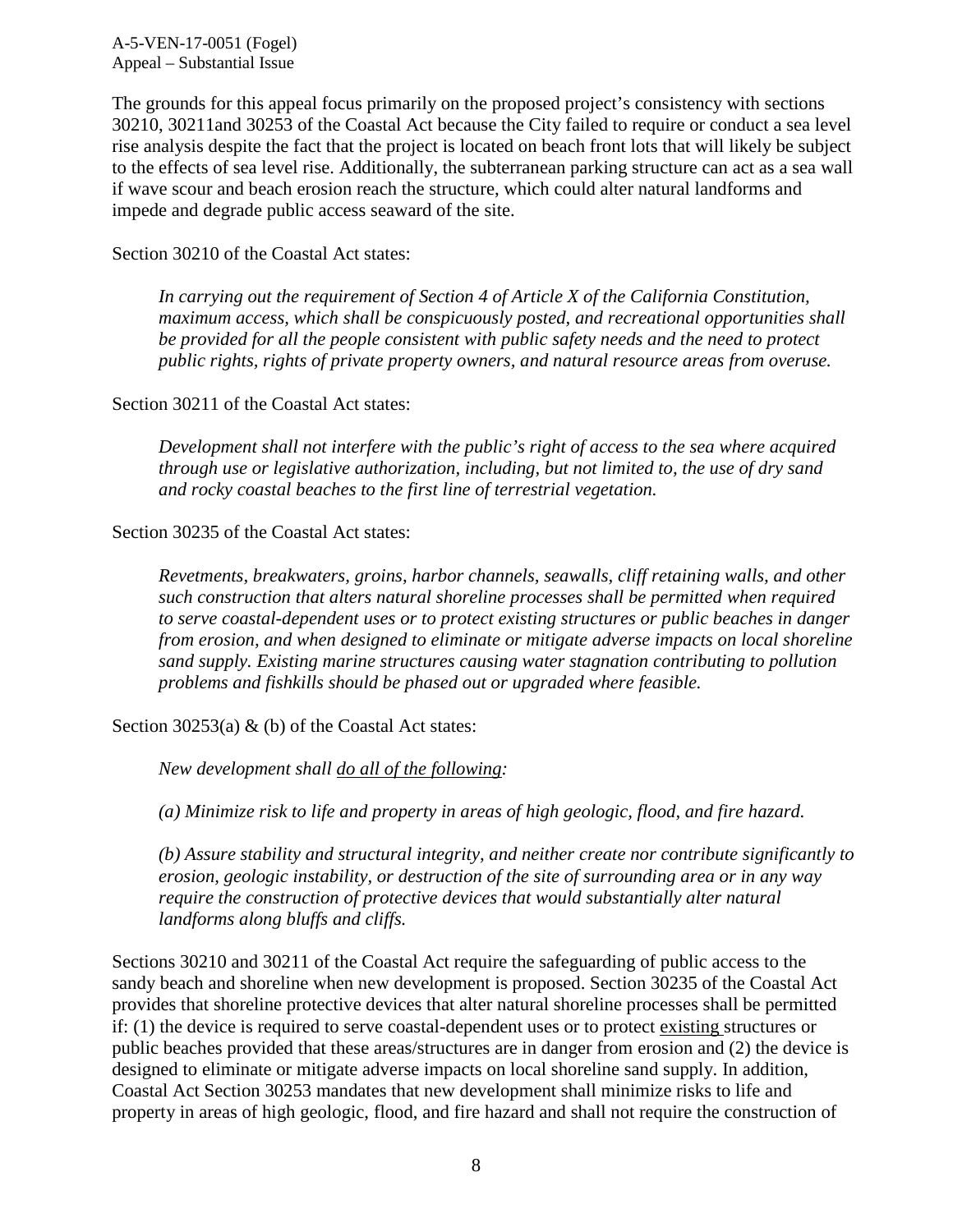protective devices that would substantially alter natural landforms along bluffs or cliffs. In addition, Section 30251 requires that development protect views along the ocean and minimize the alteration of natural land forms. Together, these policies require new beachfront development to minimize impacts to beach or intertidal areas and to be sized, sited and designed to minimize risks from hazards without the need for shoreline protective devices that alter natural landforms.

The appellant contends that, given the location of the project, the City should have reviewed or conducted a coastal hazards study that includes a sea level rise analysis, consistent with the Commission's sea level rise guidance. In this case, the City failed to analyze how sea level rise will affect the proposed development, specifically with regard to flooding, wave action and scour, erosion, and public access. In fact, the City's findings for section 30253 of the Coastal Act are void of any mention of flooding or erosion, thereby overlooking potential sea level rise impacts at and near the site **[\(Exhibit 2\)](https://documents.coastal.ca.gov/reports/2017/11/Th25a/Th25a-11-2017-exhibits.pdf)**. Thus, the City failed to demonstrate that the proposed project would be sited and designed in a manner that would minimize risks to life and property in a hazardous area, and protect public access to the coast and marine resources (beach sand), as required by the above sections of the Coastal Act.

Additionally, the appellant contends that if the area of the beach where the seaward portion of the structure is located becomes inundated due to sea level rise, then the approved structure may require the construction of a new shoreline protective device to protect it. In addition, it is also possible that even if no new seawall is constructed, the substantial foundation and construction of the subterranean basement portion of the structure, which would likely extend below the expected scour level of the beach, could also effectively act as a seawall. This would raise potential issues with the hazards and shoreline development policies of the Coastal Act (including sections 30235 and 30253), which provide that new development should be designed and located in manner to ensure geologic and engineering stability independent of the need for shoreline protection and that shoreline protective devices that will have coastal resource impacts should generally not be approved except to protect preexisting development. If the area of the site where the structure is located is subject to inundation, then the structure could also potentially impede public access along the changing shoreline, which raises a substantial issue regarding conformity with the above provisions of the Coastal Act, as well as section 30235, 30253, and 30211.

After the appeal was filed, the applicant commissioned a coastal hazards study (*Coastal Hazard and Wave Runup Study for 305-309 Ocean Front Walk, Venice, City of Los Angeles, California*, GeoSoils Inc, October 9, 2017) **[\(Exhibit 5\)](https://documents.coastal.ca.gov/reports/2017/11/Th25a/Th25a-11-2017-exhibits.pdf)** which did include a sea level rise analysis. The study was transmitted to Commission staff on October 10, 2017 (hard copy received via U.S. Postal Service on October 13, 2017), subsequent to the City's action approving the project and after the appeal was filed. The sea level rise analysis assumes local sea level rise between 1.8 – 4.3 feet. The study concluded that over the next 75 years, sea level rise will not significantly impact the project site, including wave attack, wave run-up, wave overtopping, tsunamis, groundwater intrusion, erosion, or flooding.

After reviewing the Coastal Hazards Study submitted by the applicant, Commission staff conducted a simple sea level rise analysis using the CoSMoS tool, which was developed by the United States Geologic Service (USGS) "in order to allow more detailed predictions of coastal flooding due to both future sea level rise and storms." The CoSMoS tool shows potential flooding reaching the site given a 2.5-foot rise in sea level with a 20-year storm scenario and a 1.6-foot rise in sea level with a 100-year storm scenario.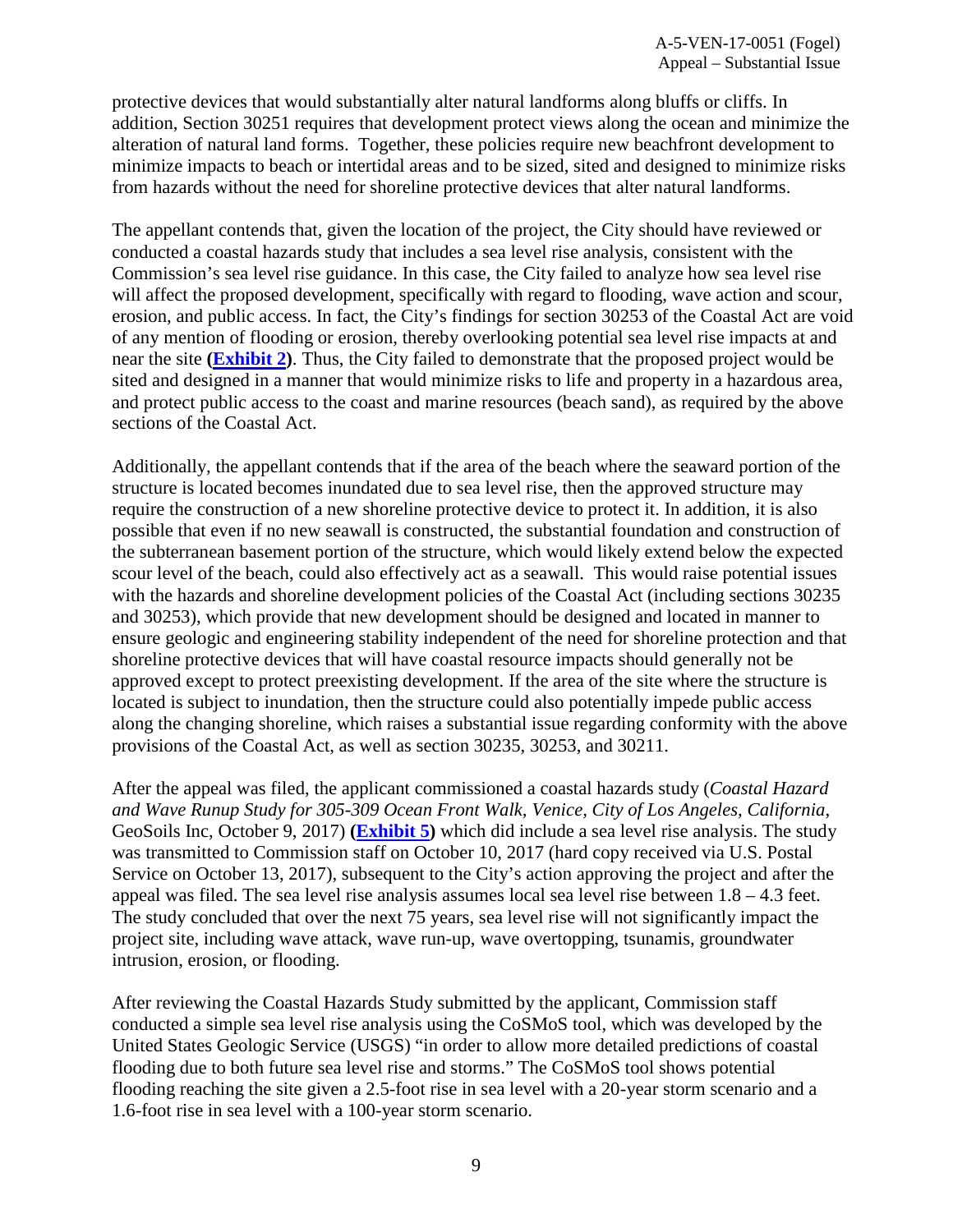As the sea level rise input increases, the CoSMoS tool shows a significant increase in potential flooding and waves reaching the site and beyond with the given storm scenarios **[\(Exhibit 6\)](https://documents.coastal.ca.gov/reports/2017/11/Th25a/Th25a-11-2017-exhibits.pdf)**. Given the discrepancy in the applicant's coastal hazards study and the information obtained using the CoSMoS tool, further analysis is needed to determine the project's consistency with the public access, coastal hazards, and shoreline protective devices sections of the Coastal Act. However, regardless of the findings in the applicant's coastal hazards study, the City failed to make complete or adequate findings that the project is consistent with Sections 30211 and 30253 of the Coastal Act. For the reasons described above, the appeal raises a substantial issue as to conformity with the Chapter 3 policies of the Coastal Act.

Although the Coastal Hazards Study submitted by the applicant to the Commission after the City's action to approve the subject coastal development permit is not part of the City's record of approval for this project; it is important to note that substantial questions are raised regarding whether the subject site will be subject to wave action relative to sea level rise and whether the new development will be designed to ensure geologic and engineering stability for the approved development's expected life. The applicant's Coastal Hazards Study concludes that the site will not be "significantly" impacted by wave uprush or flooding, which is clearly inconsistent with other accepted models that evaluate sea level rise for the subject area, including the USGS CoSMoS tool, which shows that the site is subject to potential wave action and flooding over the expected life of the structure.

The Commission's standard of review for determining whether to hear the appeal is only whether the appeal raises a substantial issue as to conformity with Chapter 3 of the Coastal Act. Cal. Pub. Res. Code § 30625(b)(1); 14 C.C.R. § 13321. The Commission's decision will be guided by the factors listed in the previous section of this report (B. Factors to be Considered in Substantial Issue Analysis).

The first factor is the degree of factual and legal support for the local government's decision that the development is consistent or inconsistent with the relevant provisions of the Coastal Act. The project is located in an area that will likely be subject to sea level rise and the associated impacts. The City's findings for approval did not include an analysis of how sea level rise will affect the project site or surrounding area over the expected life of the proposed development. As such, the City's findings that the project will be sited and designed in a manner consistent with the public access, coastal hazards, and shoreline protective devices policies of sections 30235 and 30253 of the Coastal Act are inadequate. Therefore, the Commission finds that the City did not provide an adequate degree of factual and legal support for its decision.

The second factor is the extent and scope of the development as approved or denied by the local government. The City-approved development will allow a new, large structure on a beachfront area that could be subject to flooding and wave action associated with sea level rise, which will have adverse impacts to public access to the shoreline and sandy beach and on marine resources due to erosion. Therefore, the Commission finds that the extent and scope of the City-approved development is not consistent with the Chapter 3 policies of the Coastal Act.

The third factor is the significance of the coastal resources affected by the decision. Public access and sand supply are significant coastal resources. As approved by the City, the development does not consider sea level rise and the associated impacts of that to public access and beach sand